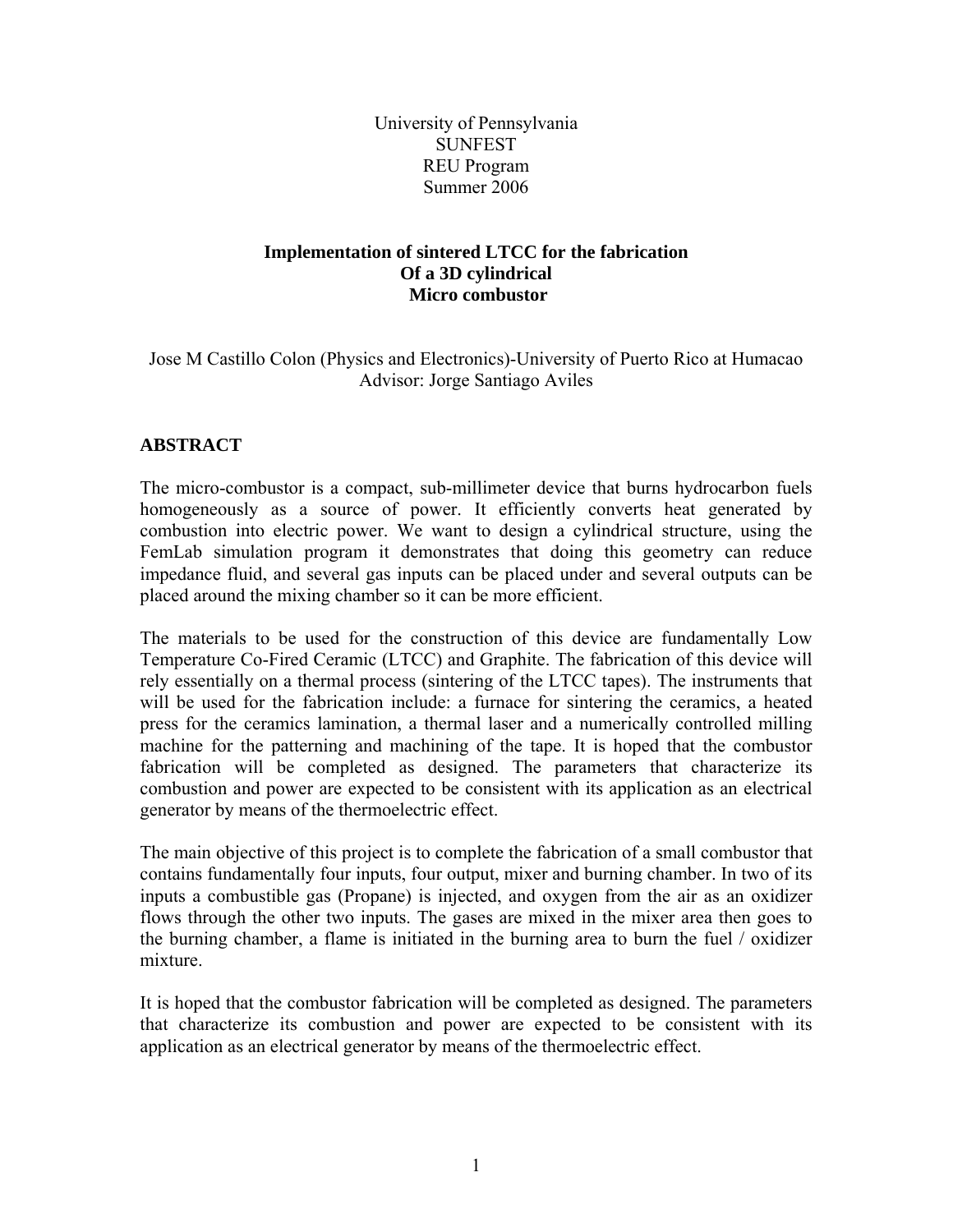# **CONTENTS**

| AutoCad architecture Diagrams 8-9     |  |
|---------------------------------------|--|
|                                       |  |
|                                       |  |
|                                       |  |
|                                       |  |
| Recommendation and acknowledgments 14 |  |
|                                       |  |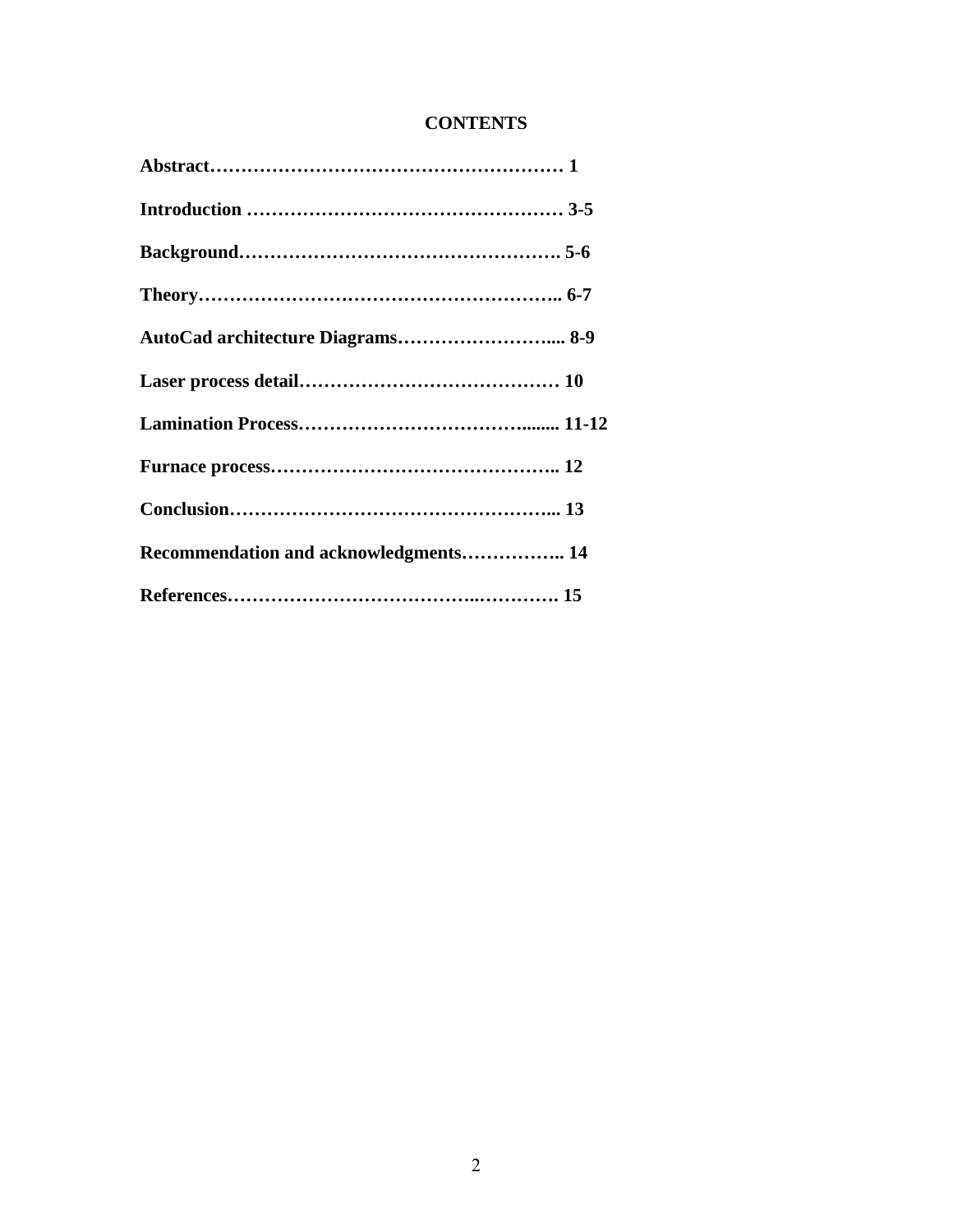## **1. INTRODUCTION**

When the air is mixed with a combustible and ignited to form a flame producing high temperatures, the process is known as combustion. The combustion is a chemical reaction in which a fuel (element or component) is combined with an oxidizer (generally oxygen in form of gaseous  $O_2$ ), giving off heat and producing an oxide. Frequently used types of element for the combustion are the carbon and hydrogen. The combustion process happens as often in living beings as in devices used as sources of energy.

When this process happens inside a device, is known as a combustor. Combustors are commonly seen in mechanical motors such as in cars, airplanes, boats, etc. As one knows these are made to move and climb, as they are designed for the displacement of great weights that require enormous amounts of energy, which implies the consumption of great amounts of fuel. Nevertheless components exist that do not require large amounts of energy. These in their majority are electronics systems, which are designed to consume energy supplied by means of batteries and electricity.

To make a combustor at a small scale, one that will work for devices requiring lower energy levels, it has been proposed that one must construct a combustor of proportionally smaller dimension. This is known as a micro-combustor. The micro-combustor is a compact, millimeter length device that burns hydrocarbon fuels homogeneously as a source of power.

The main objective of this project is to complete the fabrication of a cylindrical microcombustor out of LTCC tapes, which contains fundamentally four inputs, four outputs a combustion and a burning area. In the two inputs a combustible gas (probably propane) is injected, and air flows through the other two inputs. The gases are mixed in the mixer area. A flame is initiated in the burning area to burn the fuel / oxidizer mixture by means of a capacitor discharge or a piezoelectric element.



Fig1. Three-dimensional micro-combustor (on one side)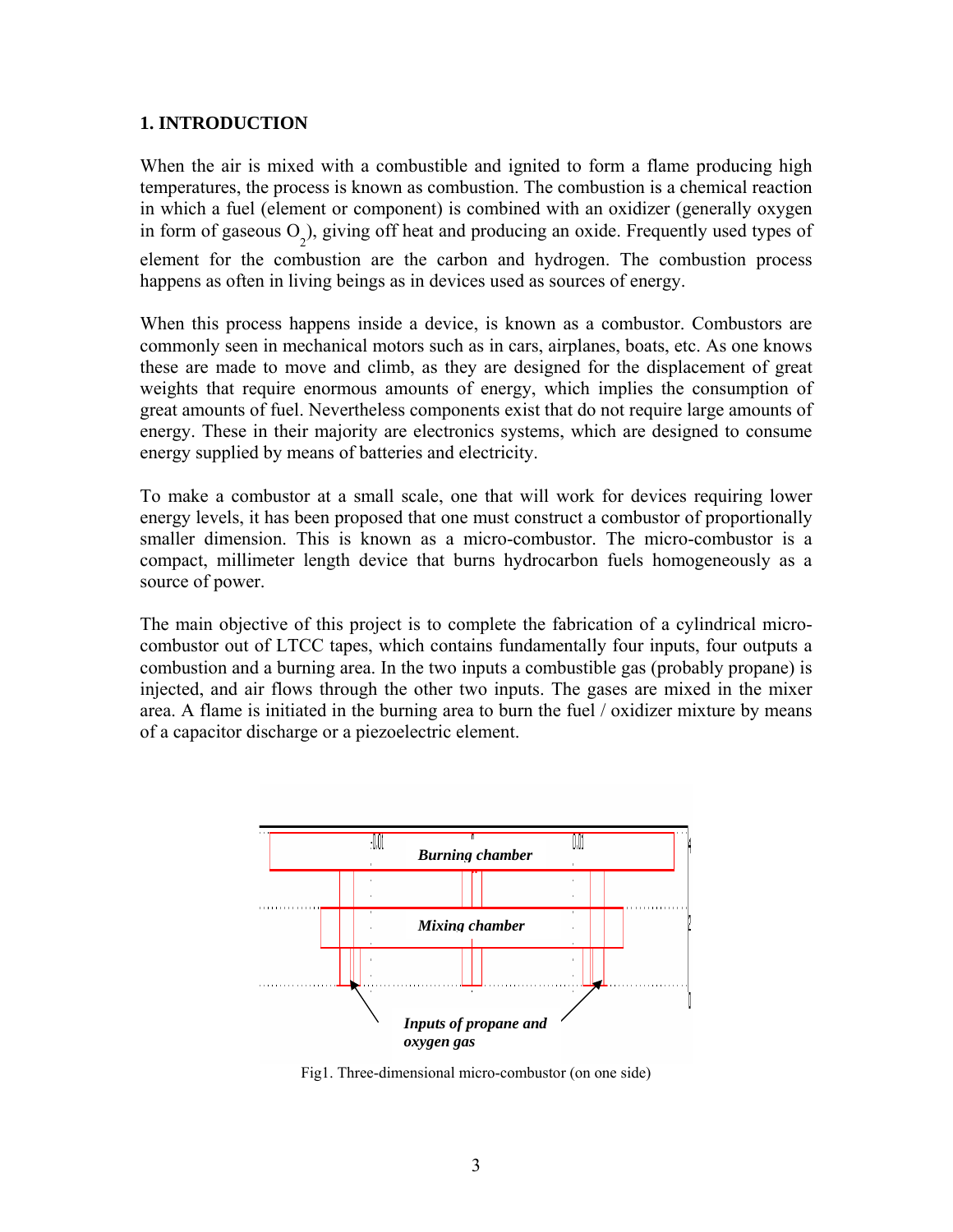

Fig2. Three-dimensional micro-combustor (on the bottom)

The materials to be used for the construction of this device are Low Temperature Co-Fired Ceramic (LTCC) tape. The LTCC represent an important alternative to be used as substrates for machining in the meso and micro scale. They provide several advantages including: electronic circuits can be integrated because of their hybrid nature, tapes of different compositions can be formulated to obtain desired layer properties (e.g. magnetic permeability), possibility of fabrication of hybrid structures consisting of ceramics, silicon, metals and/or some other suitable materials, layer count can be high, possibility of self-packaging, fabrication techniques are relatively simple, inexpensive and environmentally benign.

The fabrication of this device will rely essentially on a thermal process (sintering of the LTCC tapes). The instruments that will be use for the fabrication / characterization include: a furnace for sintering the ceramics, a heated press for lamination of the ceramics, and a thermal laser.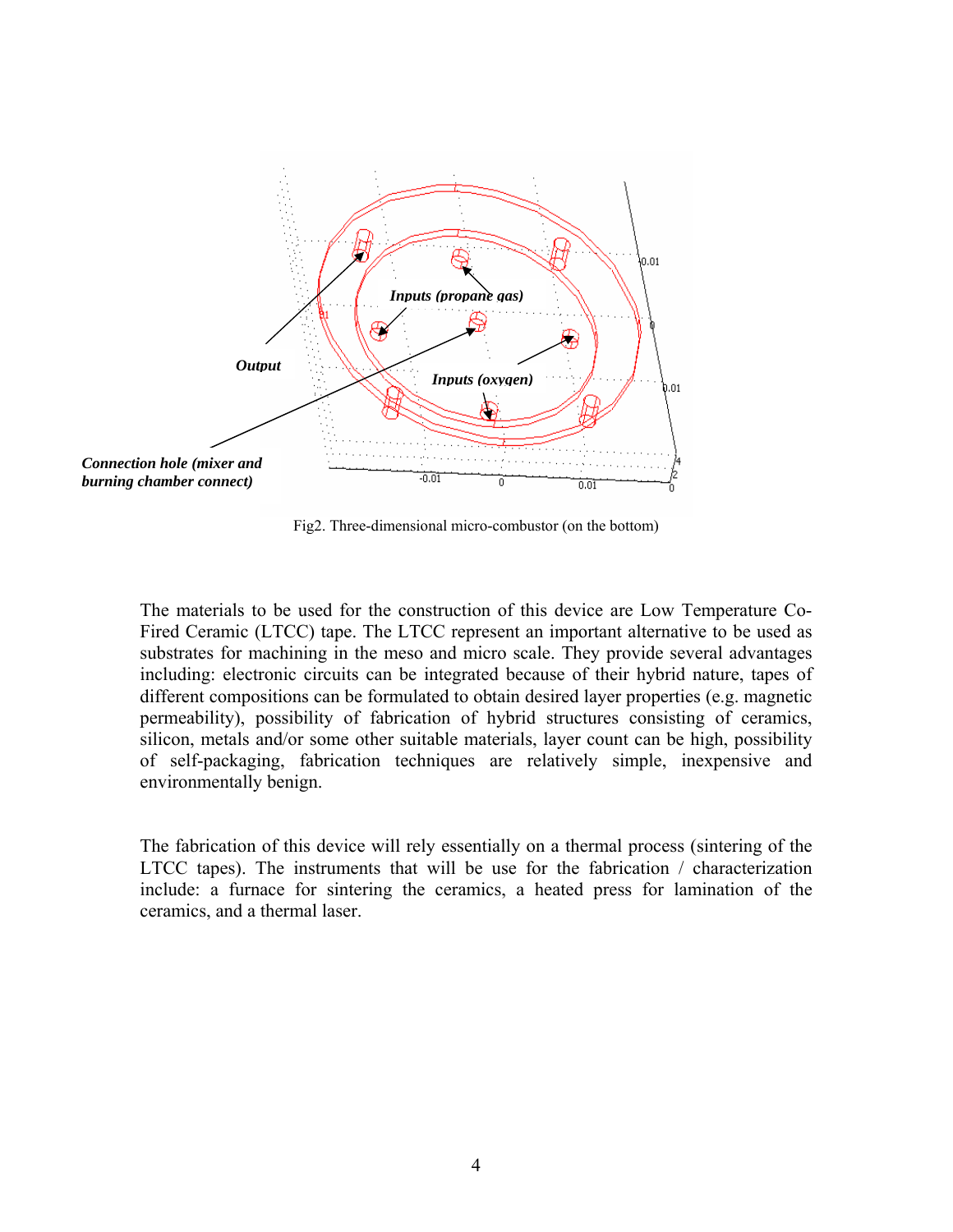

Fig3. Example of a LTCC Tape

## **2. BACKGROUND**

The typical commercial battery has become the staple solution for portable power in today's society of mobile electronic devices. Unfortunately, current commercial batteries posses low energy density, short life spans, and are harmful to the environment upon disposal. The goal of the micro-combustor project is to combat the aforementioned disadvantages of the commercial battery by providing a competitive, portable energy sources.

A promising alternative to electrochemical batteries involves the combustion of liquid hydrocarbon based fuels. Since liquid hydrocarbon based fuels employ energy densities two orders of magnitude greater than commercial batteries, these fuels area able to provide an ideal source for mobile power generation. However, conventional methods of electrical generation require the combustion of hydrocarbons to drive a mechanical generator. The inclusion of the mechanical generator increases both the size and weight of such a system and reduces its efficiency due to intermediate energy conversions.

Unlike a conventional generator, the micro-combustor will harness the heat produced from combustion and directly convert it to electricity through a thermoelectric element. The absences of mechanical parts in a micro-combustor allows for a much smaller size and quiet operation while generating power. These features allow a micro-combustor to provide portable energy similar to a battery while allowing it to utilize greater energy density through hydrocarbon-based fuels.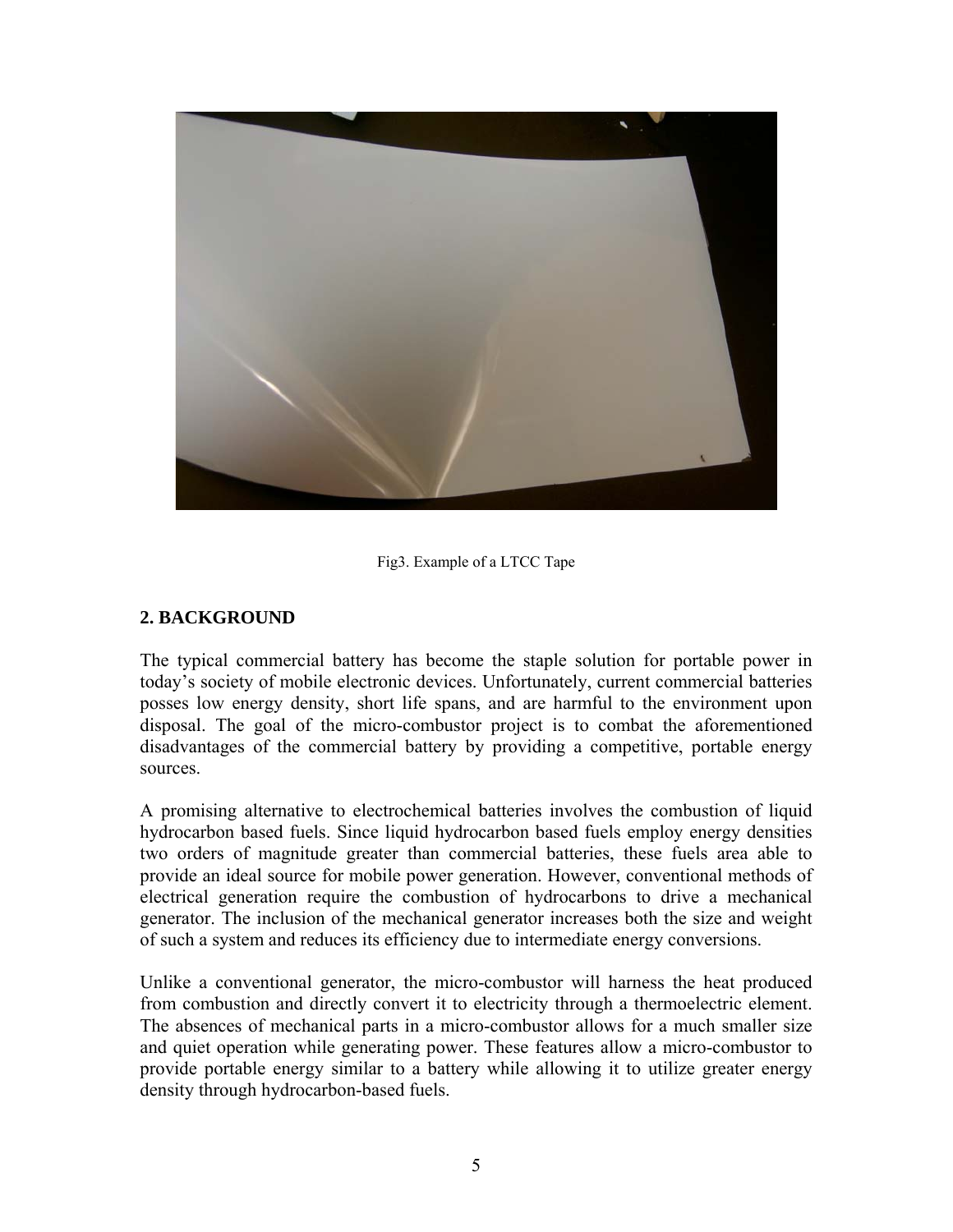Figure 4 shows potential energy of various sources in terms of energy density. Compared with liquid fuel such as gasoline, these alternative possibilities posses far smaller energy densities.



#### **Potential Energy of various sources**

Fig4. Energy density of batteries in various forms

#### **3. Theory**

The theory behind the micro-combustor is largely summarized by the seebeck effect. The seebeck effect is a phenomenon, wich results in a voltage difference being produced across the terminals of an open circuit with each junction held at a different temperature. The produced voltage difference is directly proportional to the difference of the hot and cold junction temperatures and is not dependent on the distribution of temperature along the metal between the junctions. As result of the seebeck effect, the temperature gradient across the hot plate and the cold plate produces electric power.

A [voltage](http://en.wikipedia.org/wiki/Voltage), the thermoelectric [EMF,](http://en.wikipedia.org/wiki/Electromotive_force) is created in the presence of a [temperature](http://en.wikipedia.org/wiki/Temperature) difference between two different metals or [semiconductors](http://en.wikipedia.org/wiki/Semiconductor). This usually causes a continuous current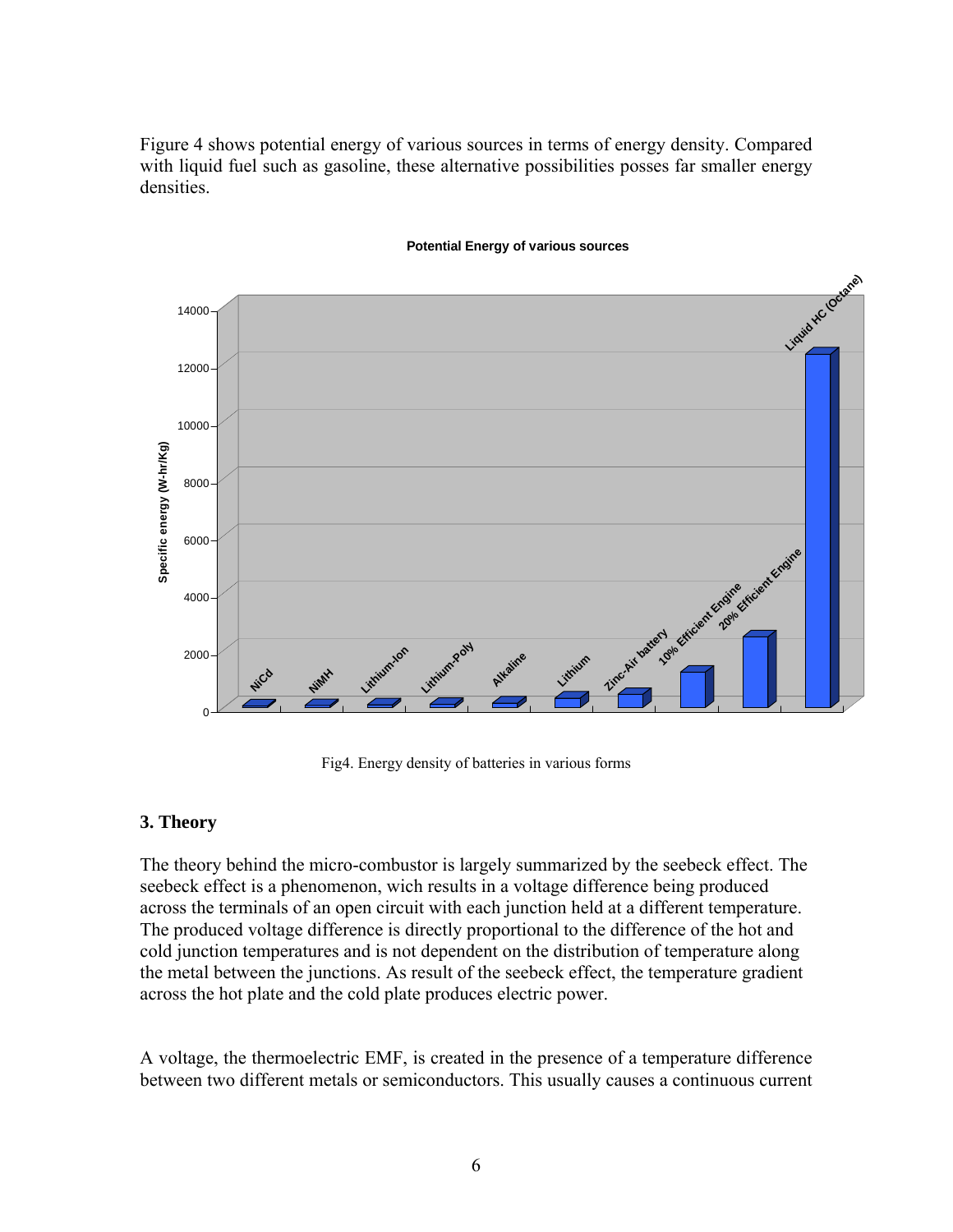to flow in the conductors. The voltage created is on the order of several micro volts per degree of difference.

In the circuit:



(Which can be in several different configurations and be governed by the same equations), the voltage developed can be derived from:

$$
V = \int_{T_1}^{T_2} \left( S_{\rm B}(T) - S_{\rm A}(T) \right) \, dT
$$

*S*A and *S*B are the [Seebeck coefficients](http://en.wikipedia.org/wiki/Seebeck_coefficient) (also called *thermoelectric power* or *thermopower*) of the metals A and B, and  $T_1$  and  $T_2$  are the temperatures of the two junctions. The Seebeck coefficients are non-linear, and depend on the conductors' absolute temperature, material, and molecular structure. If the Seebeck coefficients are effectively constant for the measured temperature range, the above formula can be approximated as:

$$
V = (S_{\mathrm B}-S_{\mathrm A})\cdot(T_2-T_1)
$$

Thus, a [thermocouple](http://en.wikipedia.org/wiki/Thermocouple) works by measuring the difference in potential caused by the dissimilar wires. It can be used to measure a temperature difference directly, or to measure an absolute temperature, by setting one end to a known temperature. Several thermocouples in series are called a thermopile. This is also the principle at work behind [thermal diodes](http://en.wikipedia.org/wiki/Thermal_diode) and [thermoelectric generators](http://en.wikipedia.org/wiki/Thermoelectric_generator) (such as [radioisotope thermoelectric](http://en.wikipedia.org/wiki/Radioisotope_thermoelectric_generator)  [generators](http://en.wikipedia.org/wiki/Radioisotope_thermoelectric_generator) or RTGs) which are used for creating power from heat differentials. The Seebeck effect is due to two effects: *charge carrier diffusion* and *phonon drag.*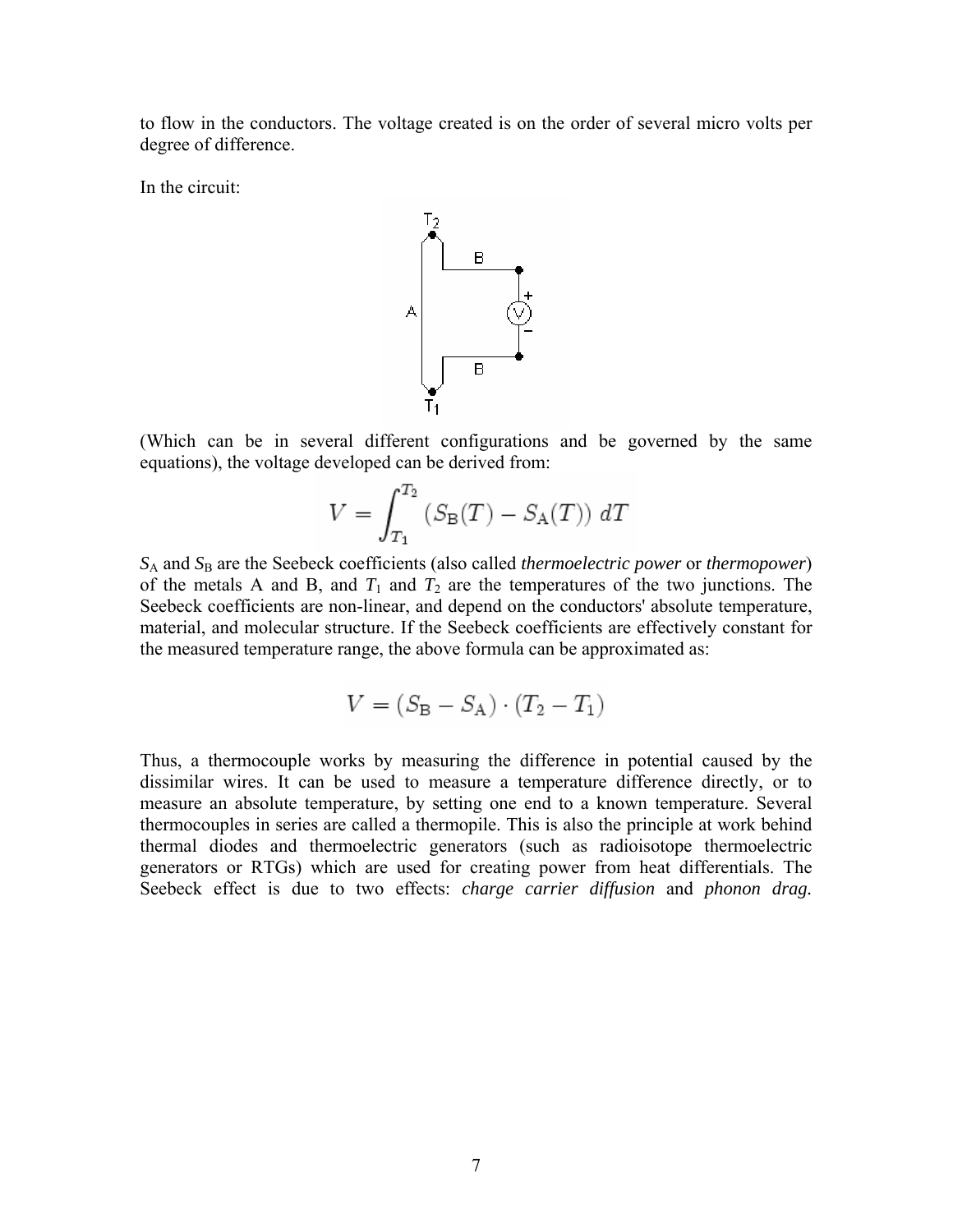## **Materials and tools**

The tools and materials utilized in the fabrication of these devices were:

1. Green tape type 951AT from Dupont, Delaware, PA, U.S.A (approximately  $100 \mu m$  thick).

2. Isotemp Programmable Forced-Draft Furnace (Fisher Scientific)

- 3. Heated press (Carver Model C)
- 4. X-660 Laser Platform (Universal Laser Systems, Scottsdale, AR, U.S.A., 60 W
- $CO_2$  laser, wave length of 10.6  $\mu$ m)

# **COMBUSTOR ARCHITECTURE**

Below is a detailed description of the combustor morphology and configuration.

## **3.1 AUTOCAD2000i BASED ARCHITECTURE DIAGRAMS.**

Below is a detailed scheme of the combustor architecture. Each layer has the measure of every space in the LTCC layer.



Fig5. Layers and measure of the layers in AutoCAD (Each layers is 2.4"x 2.4")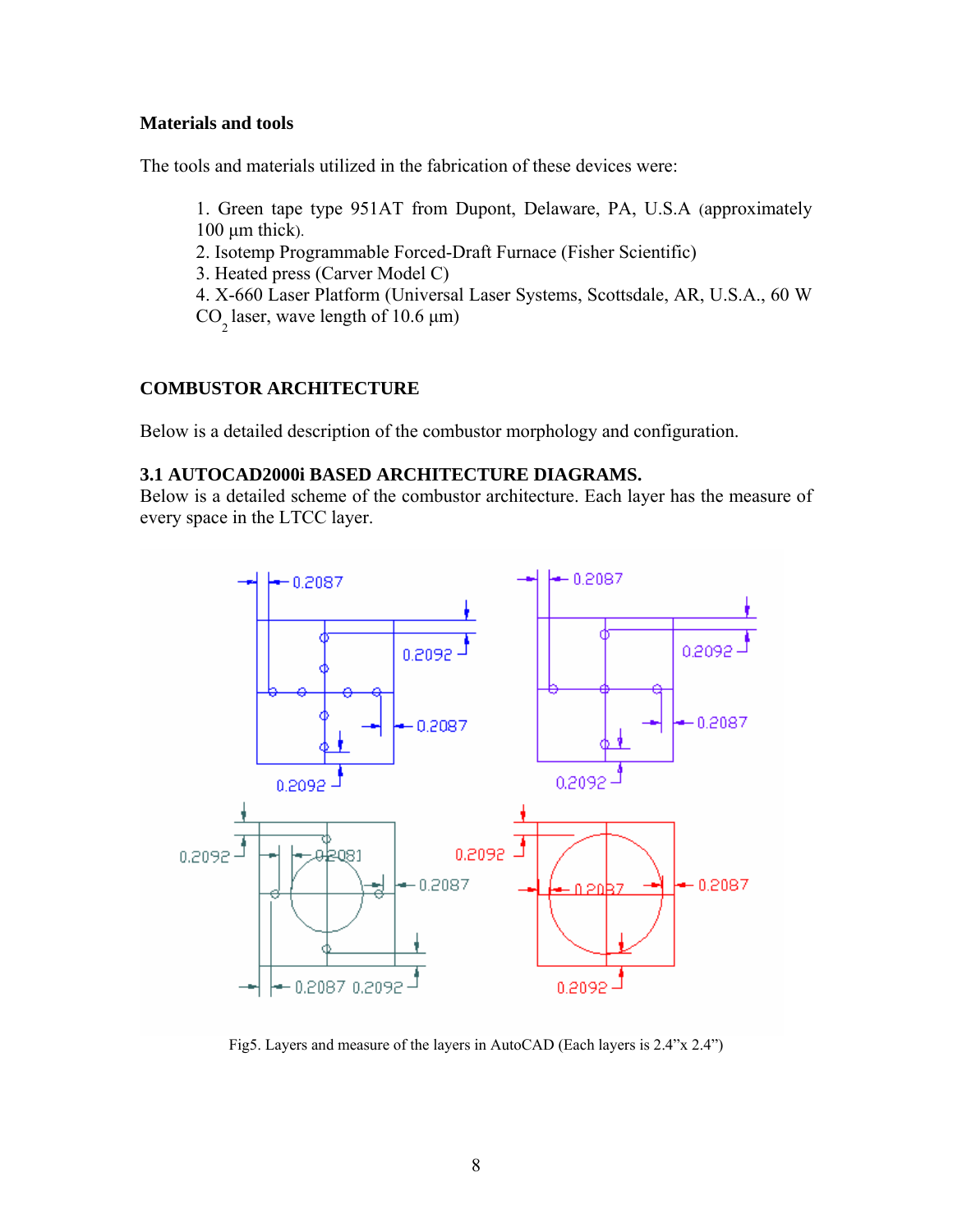| <b>Layer Color</b> | <b>Circle</b>    | <b>Quantity of</b> |
|--------------------|------------------|--------------------|
|                    | diameter         | layer created      |
| <b>Blue layer</b>  | $.0729$ " every  |                    |
|                    | circle           |                    |
| Violet layer       | $.0729$ " every  | 8                  |
|                    | circle           |                    |
| Green layer        | $.0729$ " the    | 23                 |
|                    | small circle and |                    |
|                    | the bigger       |                    |
|                    | circle have      |                    |
|                    | $.6391$ "        |                    |
| <b>Red layer</b>   | 1.000"           | 23                 |

Each layer has a different type of purpose and its build it in that way to have the cylindrical geometry we want to built. The idea of doing this geometry is because having several gas inputs and several outputs can reduce fluidic impedance so the efficiency of the micro combustor increases.

The blue layer it's called the bottom layer, in this layer it's were all the inputs of gas and oxygen goes. The violet layer it's called the inter layer because it goes between the blue layer and the green layer, so its connect the outputs to the green layer and the hole in the middle it's were all the mixture of the oxygen and the propane gas going to be passing trough the mixer chamber and finally goes to the burning chamber. The green layer it's called the mixer layer because here is where all the gases are going to be mixing thanks to the design of the chamber. And the red layer it's called the burning layer because here is where the device produces the flame thanks to the combustion process.

The following illustration show how the structure looks from the top, using AutoCAD layers.



Fig6. Top part of the micro combustor using the auto CAD software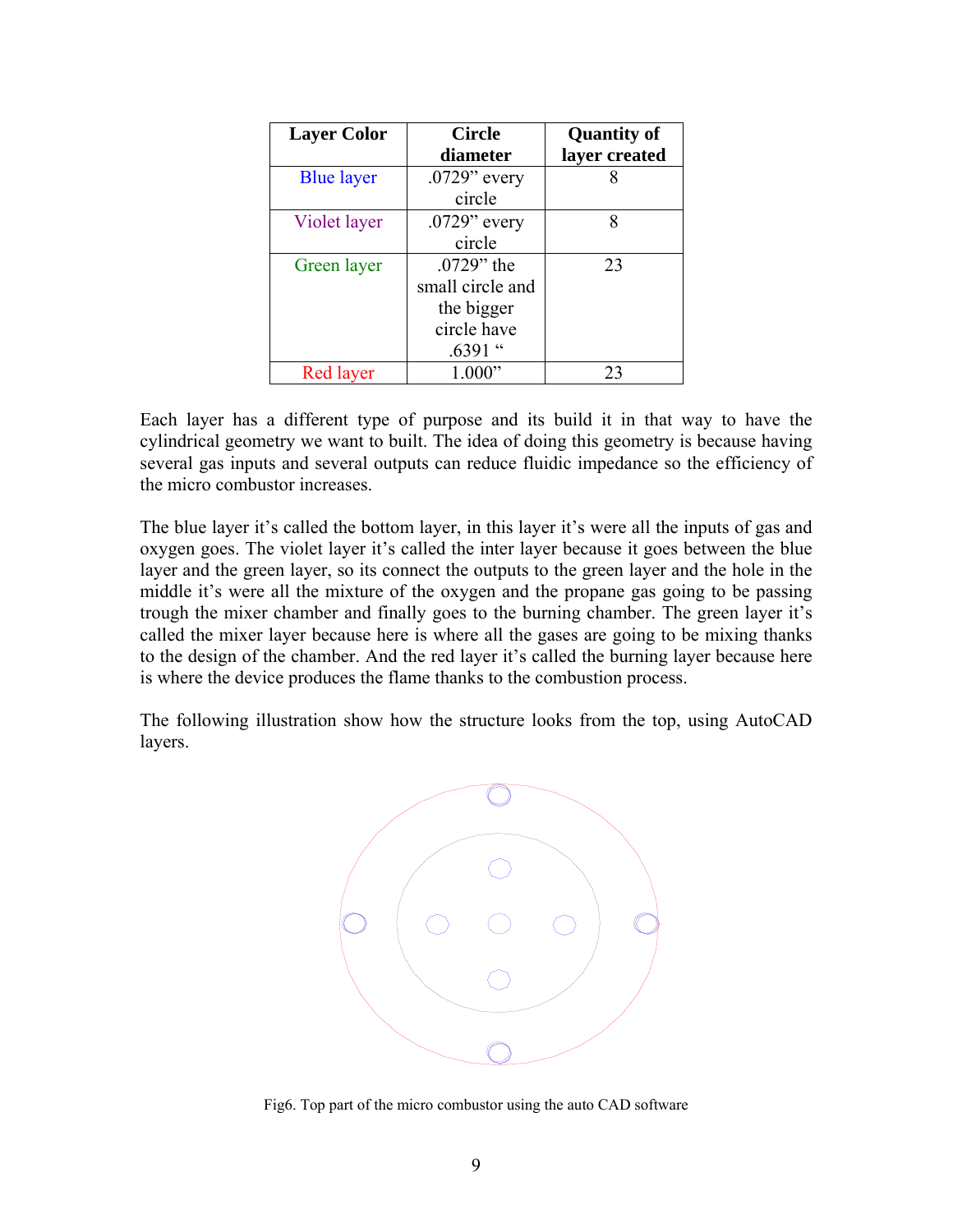#### **4. LASER PROCESS DETAIL**

Before attempting the fabrication of the combustor, we calculated the number of LTCC tape sheets needed for the laminated structure. The DuPont 951 LTCC is about 4 mils thick (around 100 μm) and for one of the possible combustor inserts thickness (2mm), at least 50 layers were needed.



The X-660 laser platform makes the layer similar of the one that have been defined in AutoCAD. Spending some times putting LTCC layers in the machine and programming the laser to use a speed and power of 5%, this is how the layers look like:



Fig8. Layers created using the laser printing process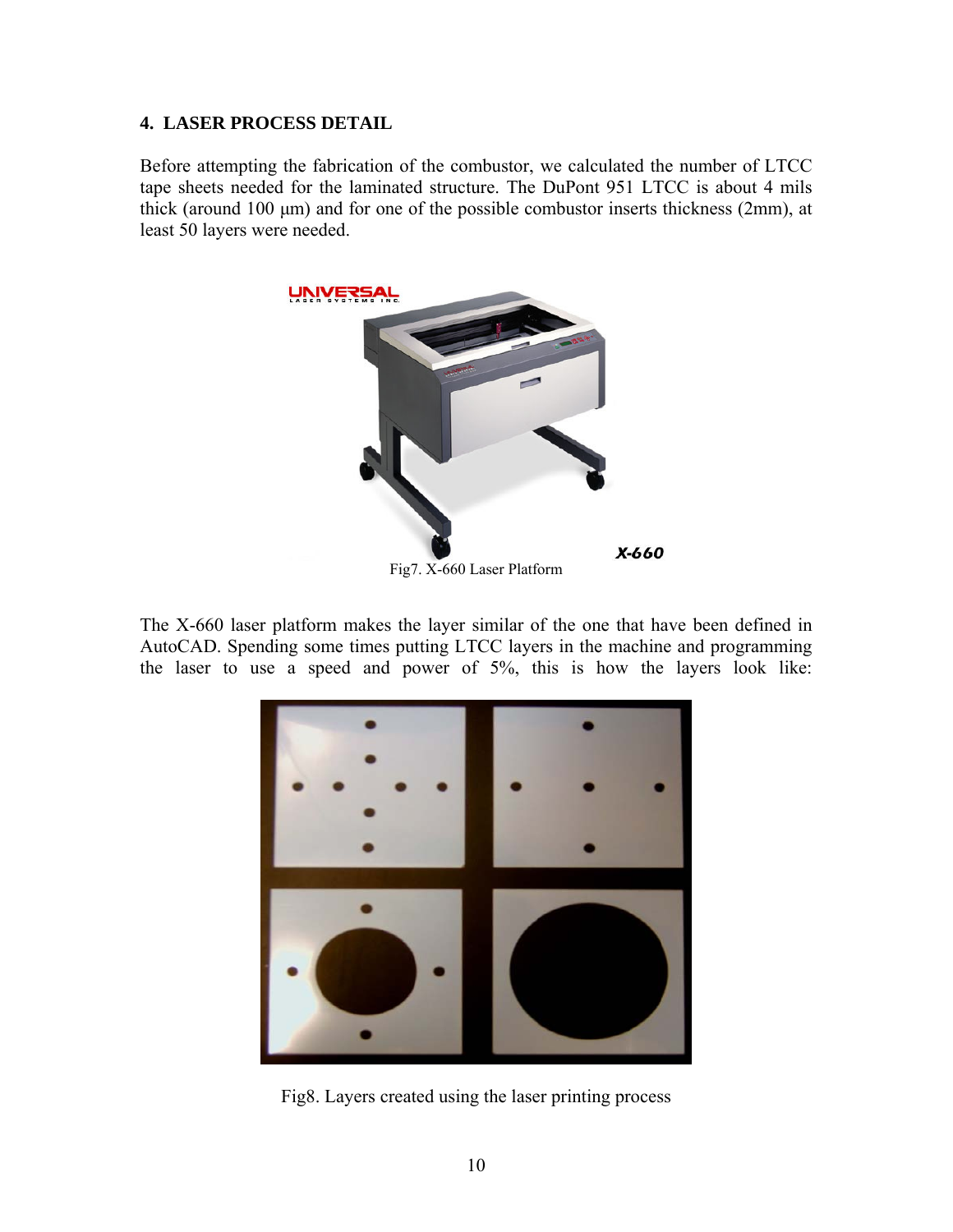#### **4.1 Lamination Process**

Lamination is the method or process utilized to bond all the LTCC tape sheets as to construct a monolithic 3-D structure upon heating under a stress. When laminating LTCC tapes, it is important to keep all the sheets consistently with the same side up, that is, the LTCC tapes are fabricated over a Mylar sheet. To facilitate the release of the LTCC from the Mylar, a lubricant is utilized. It is important that the "shinny" side (side facing the Mylar) is always up or down.



Fig.9 Consistent orientation of LTCC sheets before lamination.

The LTCC sheets at both ends of the laminate (top and bottom) are protected from the hot platens in the hydraulic press by Mylar sheets. During lamination, the stress and time are controlled for best results. In our case we laminated at 1000 psi for 20 minutes at a platen temperature of 80 C.



Fig.10 Scheme of the Lamination Process for the combustor using heated press (Carver Model C)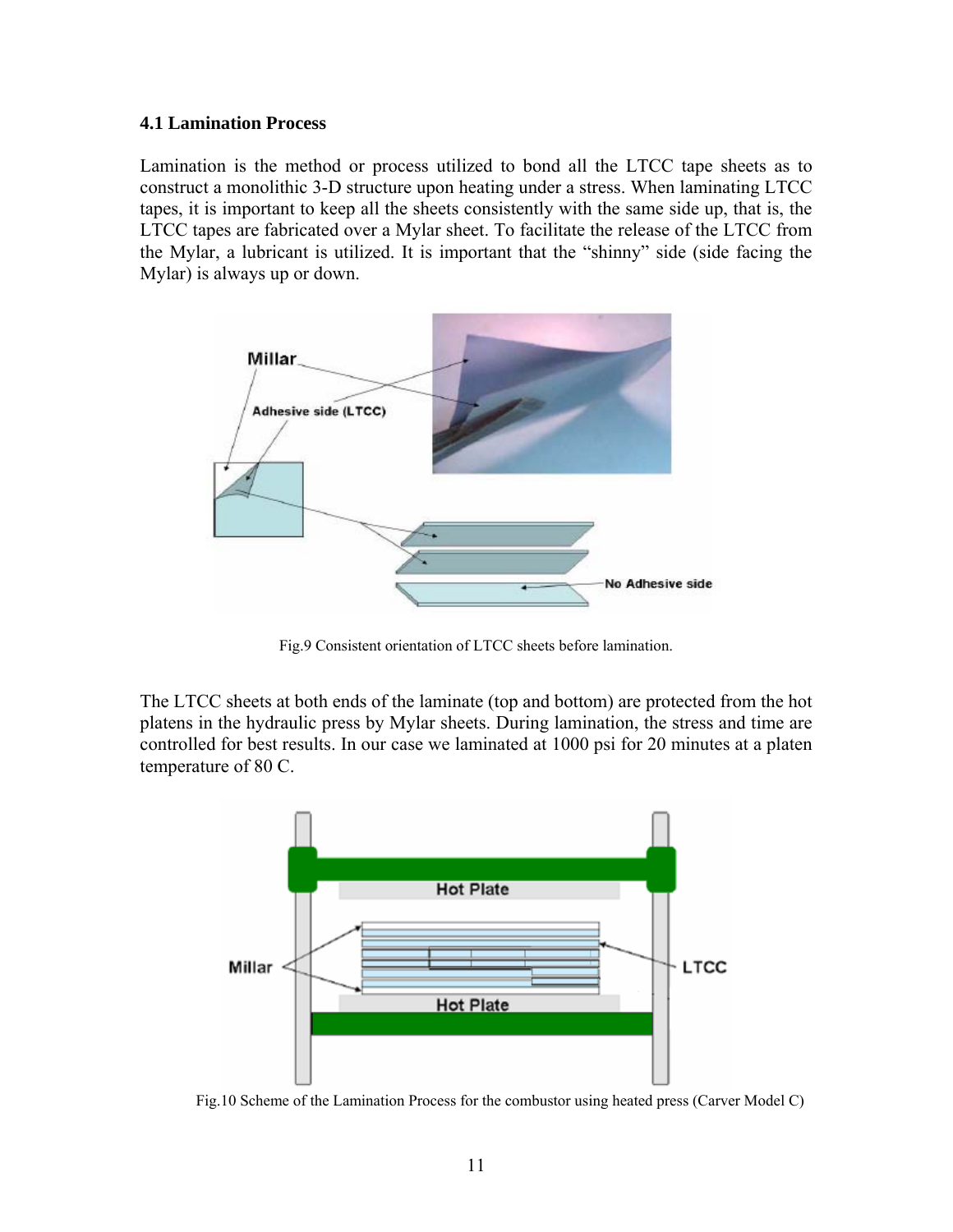When we remove the structure we measure the thickness that was around .5mm using at least 50 layers and it looks this way when a picture from the top part was taken.



Fig.11 Top view of the micro combustor when the lamination process was done.

# **4.2 FURNACE PROCESS**

The last process to do is putting the structure in a furnace. The heating schedule as programmed in the resistance furnace:

- From room temperature to 300º C at a rate of 10º C/min.
- Kept at 300 C for 30 minutes
- Ramp from 300 C to 850º C at a rate of 10º C/min
- Kept at 850º C for 1 hour and 45 minutes.
- Turn furnace off and let it cool to room temperature.

Doing this process can let the structure more rigid, harder and tight.



Fig11. Isotemp Programmable Forced-Draft Furnace (Fisher Scientific)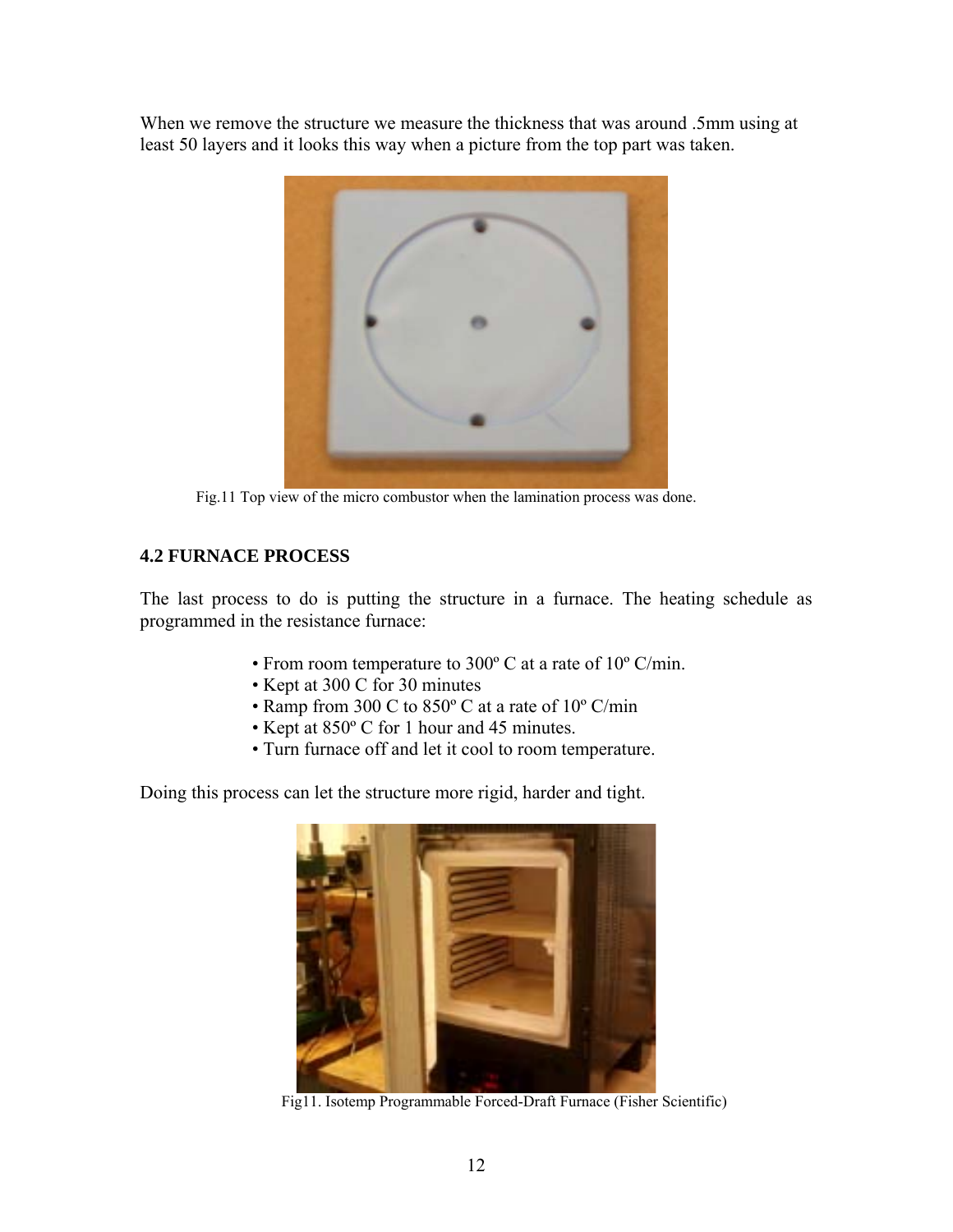## **CONCLUSIONS**

First we obtained that FemLab simulation show a better mixture of oxygen and propane gas in the 3D cylindrical micro combustor. In that way we improve the micro combustor compared for the one that have been done in the past. The process of design and build of this cylindrical micro combustor it is not too easy because the multiple layers and the four design in AutoCad it takes some times when doing the lamination process.

We learn too that the laser process can do the layers in terms of minutes. Using a 5% of speed and power we can obtain the four layer using LTCC tape. The dimension of the micro combustor was 2.5"x2.5" it can be improve to doing much smaller, but simulation and analysis have to be done to achieve this idea.

We don't make any experimentation with this device because we don't have much time left to do it, but as I said before simulation show a nice mixture of gases because the inputs and outputs the device have it. And it works more efficiency because it have different chamber to do the combustion process.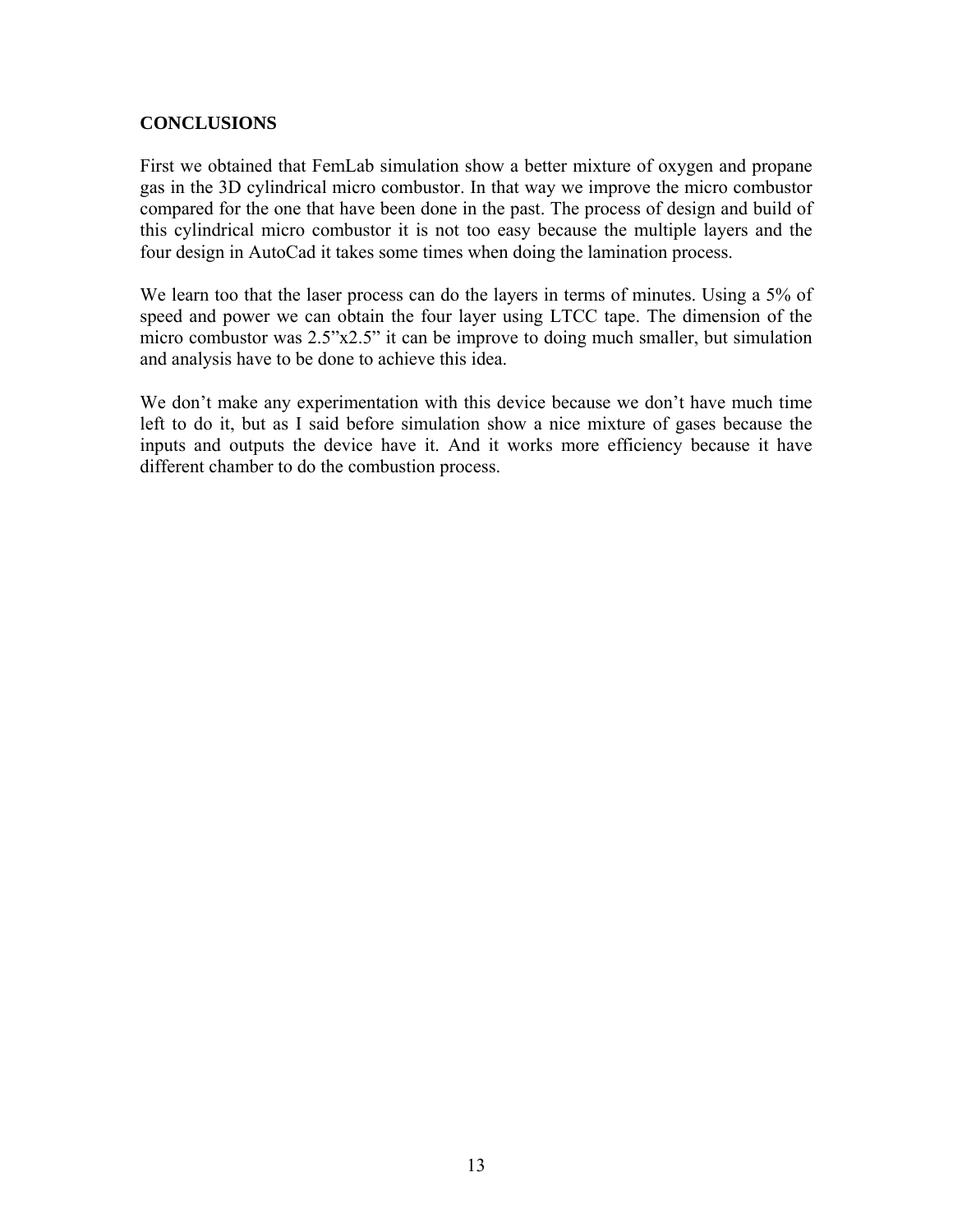### **RECOMMENDATIONS**

A good recommendations is to first do a lot of simulation using FemLab because in that way can see the effect of the mixture of the gases in the structure. Another one is to improve the dimension of the structure so it can be done smaller that the one we design.

Because we don't have much time left another good recommendation is to put graphite inside the structure so in that way when some one put the devices in the heat plates and in the furnace the LTCC can't break easily.

Last recommendation is to put some type of glue around the device so in that way it can prevent any gas leakage and can make the layers more stronger in that way.

## **ACKNOLEDGMENTS**

I wish express the thanks, first for the Professors Jorge Santiago and Rogerio Furlan for having recommended me to apply to the Sunfest Program. I also thank to Dr. Jan Van Spiegel, the University of Pennsylvania, and University of Puerto Rico at Humacao, Sunfest Program and NSF.